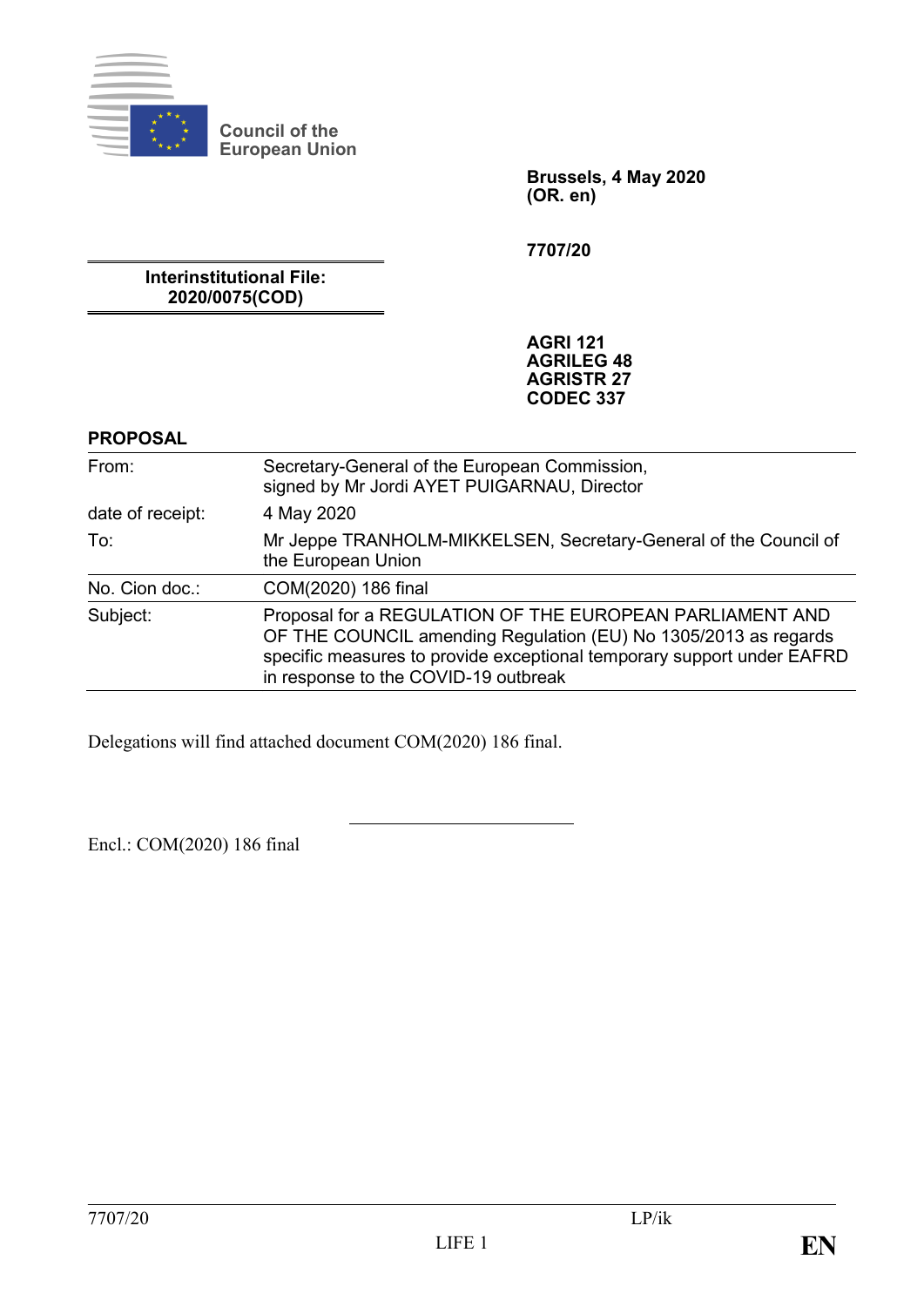

EUROPEAN **COMMISSION** 

> Brussels, 30.4.2020 COM(2020) 186 final

2020/0075 (COD)

Proposal for a

## **REGULATION OF THE EUROPEAN PARLIAMENT AND OF THE COUNCIL**

**amending Regulation (EU) No 1305/2013 as regards specific measures to provide exceptional temporary support under EAFRD in response to the COVID-19 outbreak**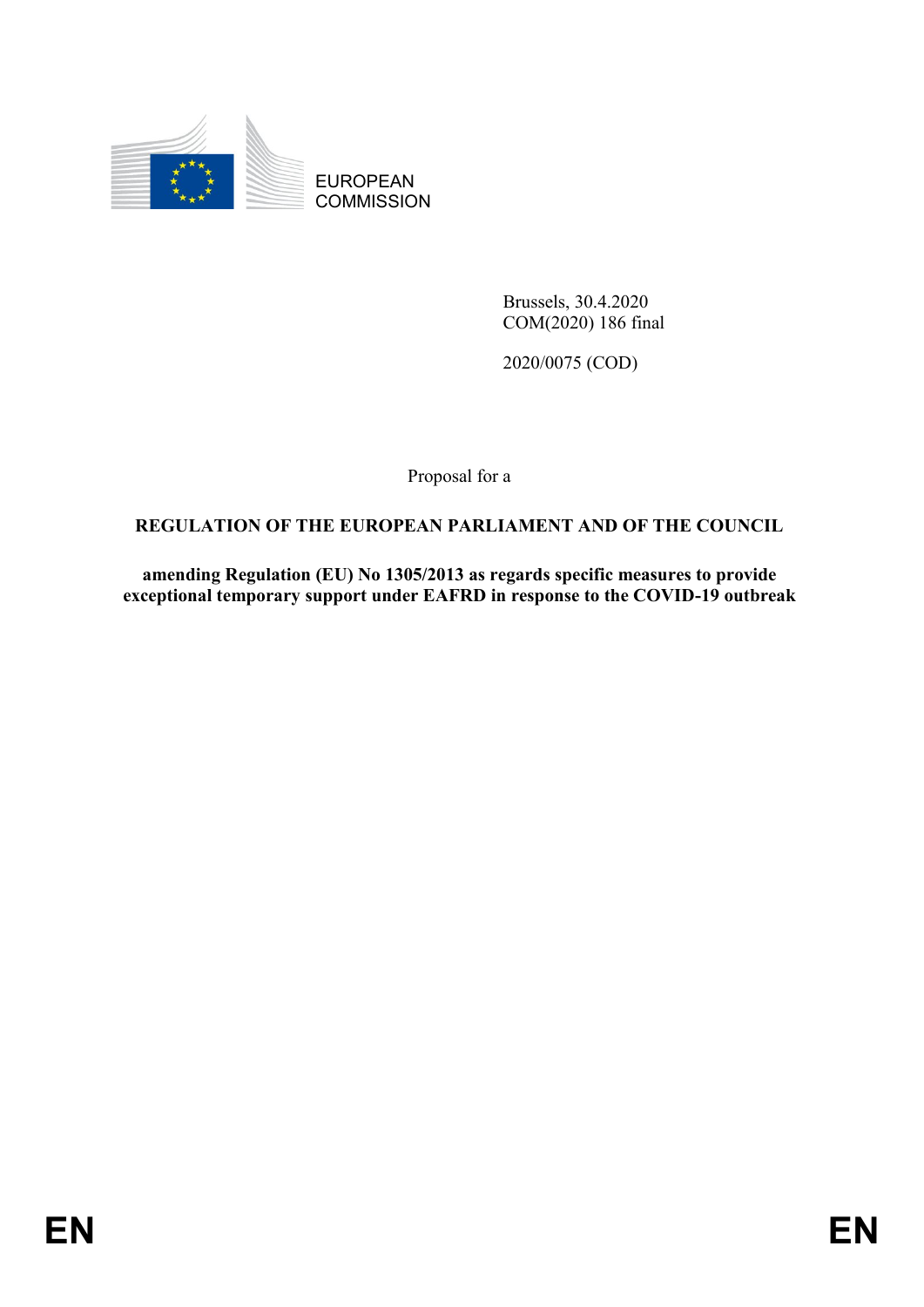## **EXPLANATORY MEMORANDUM**

#### **1. CONTEXT OF THE PROPOSAL**

#### **• Reasons for and objectives of the proposal**

The direct and indirect effects of the COVID-19 outbreak continue to increase across all Member States. The current situation is unprecedented and requires exceptional measures adapted to the situation to be applied in these circumstances.

In the farming and food sectors, many difficulties have been reported, arising from the extensive movement restrictions put in place in the Member States, as well as mandatory closures of shops, outdoor markets, restaurants and other hospitality establishments. Economic disruption to the agricultural sector and rural communities has led to liquidity and cash-flow problems for farmers and small rural businesses processing agricultural products.

As a consequence, certain small businesses and farmers are in urgent need of emergency support in order to maintain their activities.

In view of the parallel difficulties of administrations, which make it be inapropriate for advisers to attend in person to support potential benefiaries, or for controlers to carry out in situ or ex-ante controls, it is indispensible to offer easy-to-use solutions which can be rolled out by Member States, and which can support diverse situations on the ground and which are easily accessible to beneficiaries.

The support will need to be in the form of a temporary aid, for a very targeted purpose in unprecendented circumstances. In order to achieve these goals, the support will take the form of a one-off lump sum for farmers and for SMEs active in processing, marketing and/or development of agricultural products. Payments by the Commission shall be made in accordance with budget appropriations and subject to available funding.

With a view to ensuring the most efficient use of resources available under existing rural development programmes, Member States will be required to substantiate the targeting of the support to those most affected, based on objective and non-discriminatory criteria. Member States would need to include the measure in the RDPs via a modification, although expenditure would be eligible from the moment of the commencement of the catastrophic event (Covid-19 outbreak).

#### **• Consistency with existing policy provisions in the policy area**

The proposal is consistent with the overall legal framework established for the Common Agricultural Policy and the European Structural and Investment Funds (ESIF) and is limited to a targeted amendment of Regulation (EU) No 1305/2013. The proposal complements all other measures aimed at addressing the current unprecedented situation taken by the Union, in particular those measures aimed at providing support to markets. The proposal is without prejudice to the minimum spending requirements defined in paragraphs 5 and 6 of Article 59 of Regulation (EU) 1305/2013.

#### **• Consistency with other Union policies**

The proposal is limited to targeted amendments of Regulation (EU) No 1305/2013 and maintains consistency with other Union policies.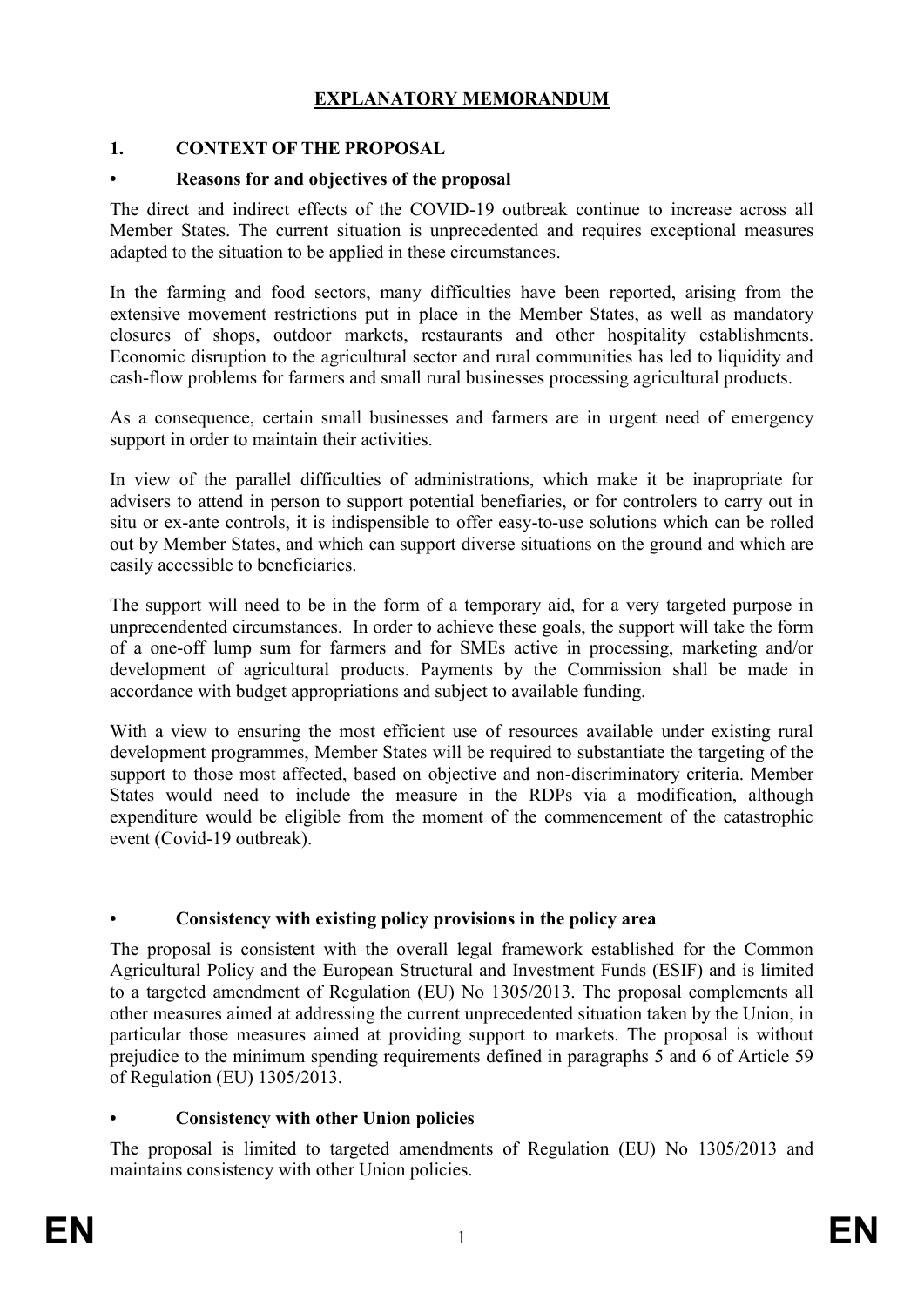## **2. LEGAL BASIS, SUBSIDIARITY AND PROPORTIONALITY**

## **• Legal basis**

The proposal is based on Articles 42 and 43 of the Treaty on the Functioning of the European Union.

#### **• Subsidiarity (for non-exclusive competence)**

**The Treaty on the Functioning of the European Union provides that the competence for agriculture is shared between the Union and the Member States, while establishing a common agricultural policy with common objectives and a common implementation. The proposal aims at ensuring the common objectives and common implementation of a new Rural Development measure.** 

#### **• Proportionality**

The proposal comprises limited and targeted amendments which does not go beyond what is necessary to achieve the objective of providing exceptional and temporary relief to farmers and SMEs active in processing, marketing and/or development of agricultural products, who are particularly affected by the COVID-19 crisis

#### **• Choice of the instrument**

A Regulation is the appropriate instrument to introduce the additional measure needed to address these unprecedented circumstances.

#### **3. RESULTS OF EX-POST EVALUATIONS, STAKEHOLDER CONSULTATIONS AND IMPACT ASSESSMENTS**

#### **• Ex-post evaluations/fitness checks of existing legislation**

N/A

#### **• Stakeholder consultations**

There was no consultation of external stakeholders. However, the proposal follows consultations with Member States and Members of the European Parliament over recent weeks

#### **• Collection and use of expertise**

 $N/A$ 

#### **• Impact assessment**

An impact assessment was carried out to prepare the proposal for Regulation (EU) No 1305/2013. These proposed limited amendments do not require a separate impact assessment.

## **• Regulatory fitness and simplification**

 $N/A$ 

## **• Fundamental rights**

 $N/A$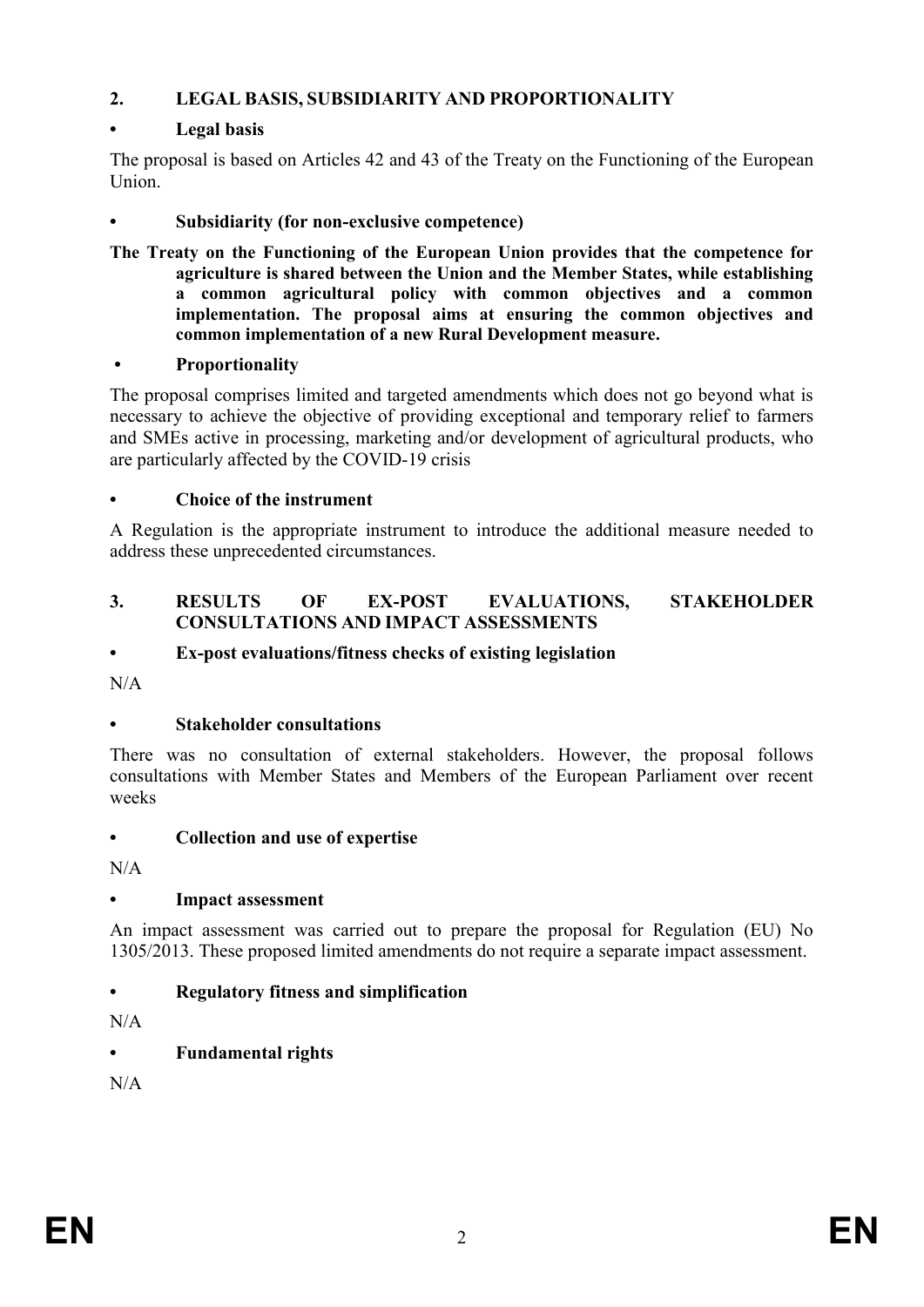## **4. BUDGETARY IMPLICATIONS**

The proposed modification does not imply any changes in the Multiannual Financial Framework annual ceilings for commitments and payments as per Annex I to Regulation (EU) No 1311/2013. The total annual breakdown of commitment appropriations under European Agricultural Fund for Rural Development (EAFRD) remains unchanged. Considering the time needed for implementing this new measure, it is assumed that payments to beneficiaries will be made in the fourth quarter of 2020, and hence to be financed under the 2021 budget. The payment appropriations needed to finance this measure are to be accommodated within the appropriations for the EAFRD to be included in the forthcoming Commission's Draft Budget 2021 and will be offset by a corresponding decrease in payment needs in subsequent years.

# **5. OTHER ELEMENTS**

## **• Implementation plans and monitoring, evaluation and reporting arrangements**

The implementation of the measures will be monitored and reported upon in the framework of the general reporting mechanisms established in Regulations (EU) No 1303/2013 and 1305/2013.

# **• Explanatory documents (for directives)**

N/A

# **• Detailed explanation of the specific provisions of the proposal**

It is proposed to amend Regulation (EU) No 1305/2013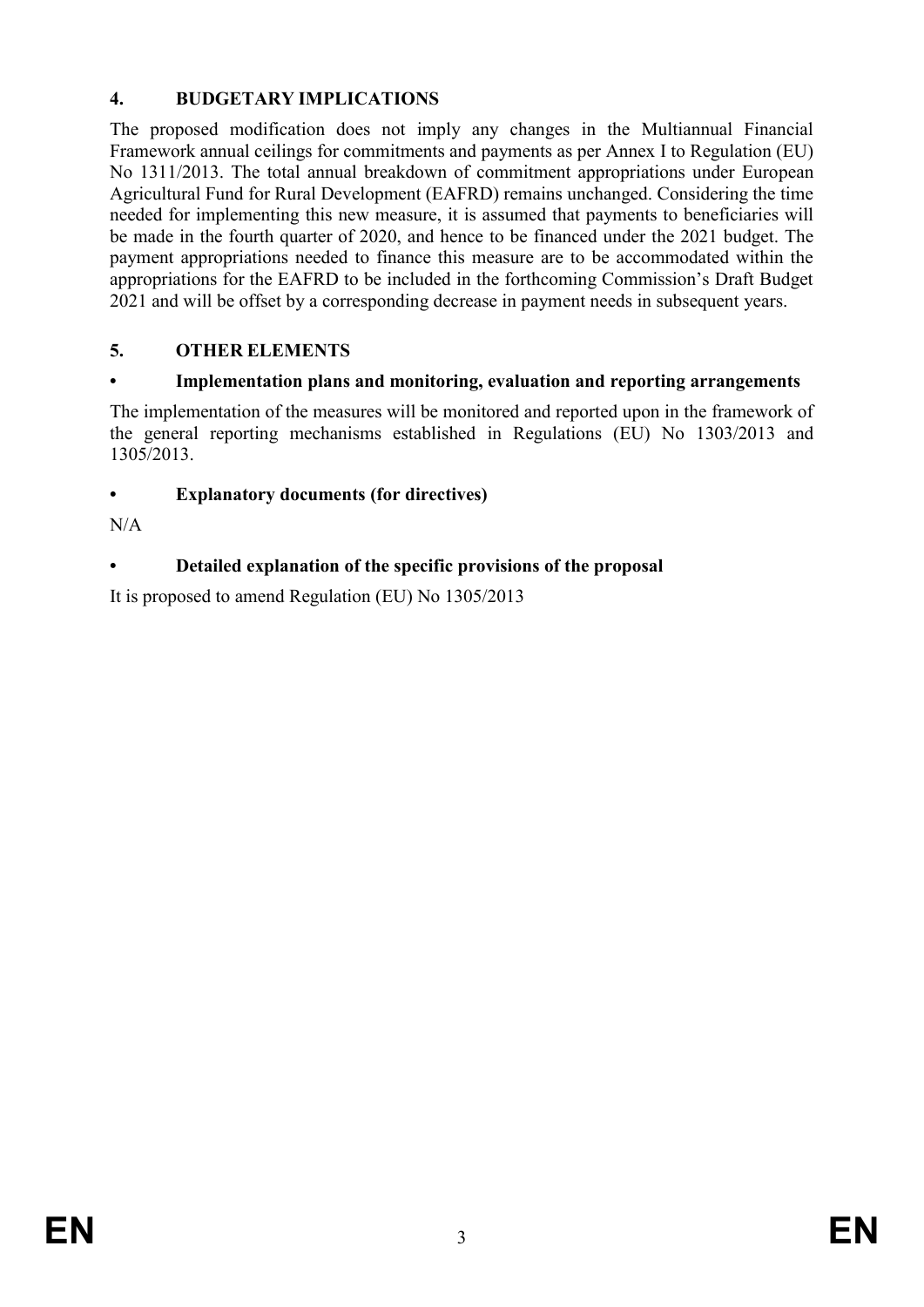2020/0075 (COD)

#### Proposal for a

## **REGULATION OF THE EUROPEAN PARLIAMENT AND OF THE COUNCIL**

#### **amending Regulation (EU) No 1305/2013 as regards specific measures to provide exceptional temporary support under EAFRD in response to the COVID-19 outbreak**

#### THE EUROPEAN PARLIAMENT AND THE COUNCIL OF THE EUROPEAN UNION,

Having regard to the Treaty on the Functioning of the European Union, and in particular Article 42 and Article 43(2) thereof,

Having regard to the proposal from the European Commission,

After transmission of the draft legislative act to the national parliaments,

Having regard to the opinion of the European Economic and Social Committee<sup>1</sup>,

Having regard to the opinion of the Committee of the Regions<sup>2</sup>,

Acting in accordance with the ordinary legislative procedure,

Whereas:

- (1) Farmers and rural businesses have been affected by the consequences of the COVID-19 outbreak crisis in an unprecedented manner. The extensive movement restrictions put in place in the Member States, as well as mandatory closures of shops, outdoor markets, restaurants and other hospitality establishments, has created economic disruption to the agricultural sector and rural communities and led to liquidity and cash-flow problems for farmers and small rural businesses active in processing, marketing and/or development of agricultural products. This has created an exceptional situation which needs to be addressed.
- (2) In order to respond to the impact of the crisis, a new exceptional and temporary measure should address the liquidity problems that put at risk the continuity of farming activities and of small businesses active in processing, marketing and/or development of agricultural products.
- (3) The support, which aims to secure the agro-business competitiveness and farm viability, should, with a view to best concentrating the available resources on beneficiaries mostly suffering from the crisis, be granted based on objective and nondiscriminatory criteria. In the case of farmers, such criteria may include production sectors, types of farming, farm structures, type of marketing of farm products, number of seasonal workers employed and, in the case of SMEs, sectors, types of activity, type of regions, other specific constraints.
- (4) Because of the urgency and exceptional character of this measure, a one-off payment and a maximum date for application of the measure should be set, while the principle

 $\mathbf{1}$  $\frac{1}{2}$  OJ C, , p. .

 $OJ C \ldots p$ .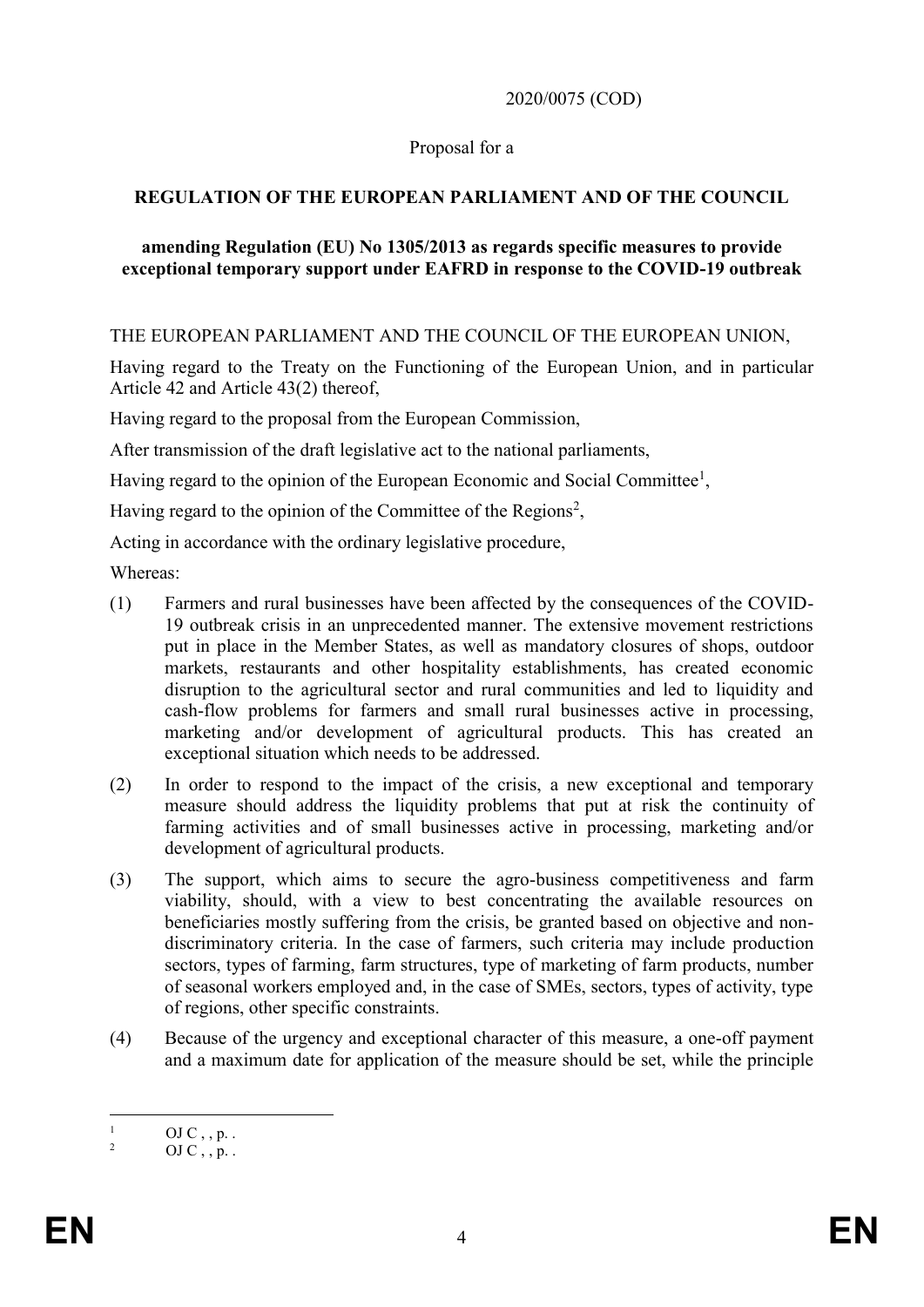that payments by the Commission shall be made in accordance with budget appropriations and subject to available funding needs to be recalled.

- (5) In order to give higher support where farmers or SMEs are most severely affected, it is appropriate to allow Member states to adjust the level of the lump-sums for certain categories of eligible beneficiaries, based on objective and non-discriminatory criteria.
- (6) In order to ensure adequate funding of the new measure without jeopardising other objectives of the Rural Development programmes, a maximum share of the Union contribution to this measure should be fixed.
- (7) Regulation (EU) No 1305/2013 should therefore be amended accordingly.
- (8) In view of the COVID-19 outbreak and the urgency to address the associated public health crisis, it is considered necessary to use the exception to the eight-week period referred to in Article 4 of Protocol No 1 on the role of national Parliaments in the European Union, annexed to the Treaty on European Union, to the Treaty on the Functioning of the European Union and to the Treaty establishing the European Atomic Energy Community.
- (9) Given the urgency of the situation related to the COVID-19 crisis, it is appropriate that this Regulation enters into force on the date of its publication in the *Official Journal of the European Union*,

HAVE ADOPTED THIS REGULATION:

#### *Article 1* **Amendment to Regulation (EU) No 1305/2013**

Regulation (EU) No 1305/2013 is amended as follows:

(1) the following Article 39b is inserted:

## *"Article 39b*

*Exceptional temporary relief to farmers and SMEs active in processing, marketing and/or development of agricultural products particularly affected by the COVID-19 crisis*

- 1. Support under this measure shall provide emergency assistance to farmers and SMEs particularly affected by the COVID-19 crisis, aiming at ensuring continuity of their business activity, subject to the conditions set out in this Article.
- 2. Support shall be granted to farmers and SMEs active in processing, marketing and/or development of agricultural products covered by Annex I to the TFEU or cotton, except fishery products; the output of the production process may be a product not covered by that Annex.
- 3. Member States shall target the support to beneficiaries who are most affected by the crisis, by defining eligibility conditions and possibly selection criteria, which shall be objective and non-discriminatory, based on available evidence.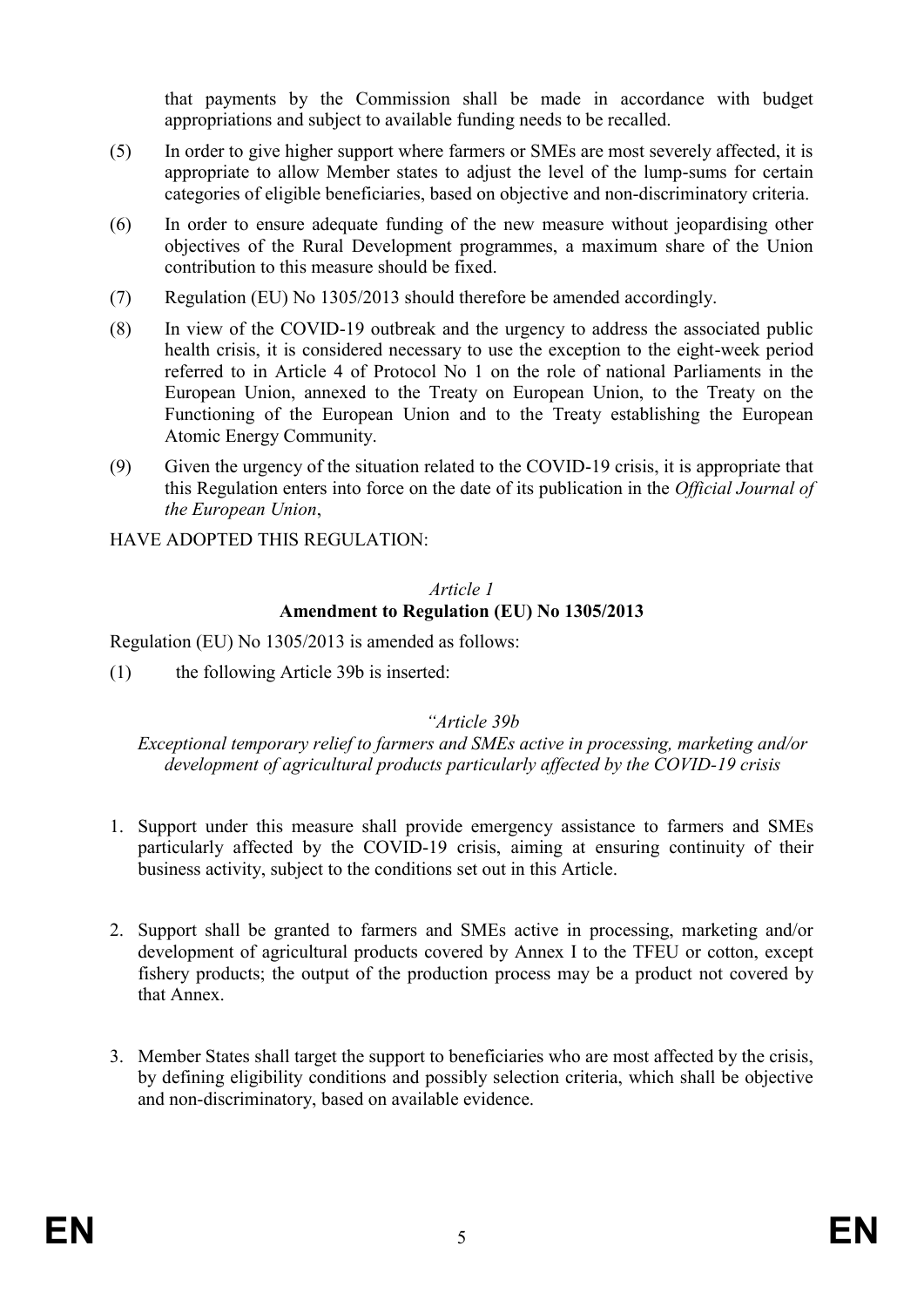- 4. Support shall take the form of a lump sum payment to be paid by [31/12/2020] and the subsequent reimbursement by the Commission shall be made in accordance with budget appropriations and subject to available funding. The level of payment may be differentiated by categories of beneficiaries, according to objective and nondiscriminatory criteria.
- 5. The maximum amount of support shall not exceed EUR 5 000 per farmer and EUR 50 000 per SME.
- 6. When granting support under this Article, Member States shall take into account the support granted under other national or Union support instruments or private schemes to respond to the impact of the COVID-19 crisis."
	- (2) in Article 59, the following paragraph 6a is inserted:

"6a. The EAFRD support provided under the measure referred to in Article 39b shall be limited to a maximum of 1% of the total EAFRD contribution to the rural development programme."

(3) In Article 49, paragraph 2 is amended as follows:

"2. The Member State authority responsible for the selection of operations shall ensure that operations, with the exception of operations under point (b) of Article 18(1), point (d) of Article 24(1) and Articles 28 to 31, 33 to 34 and 36 to 39b, are selected in accordance with the selection criteria referred to in paragraph 1 and according to a transparent and well documented procedure.

#### *Article 2*

This Regulation shall enter into force on the day of its publication in the *Official Journal of the European Union*.

This Regulation shall be binding in its entirety and directly applicable in all Member States.

Done at Brussels,

*For the European Parliament For the Council The President The President*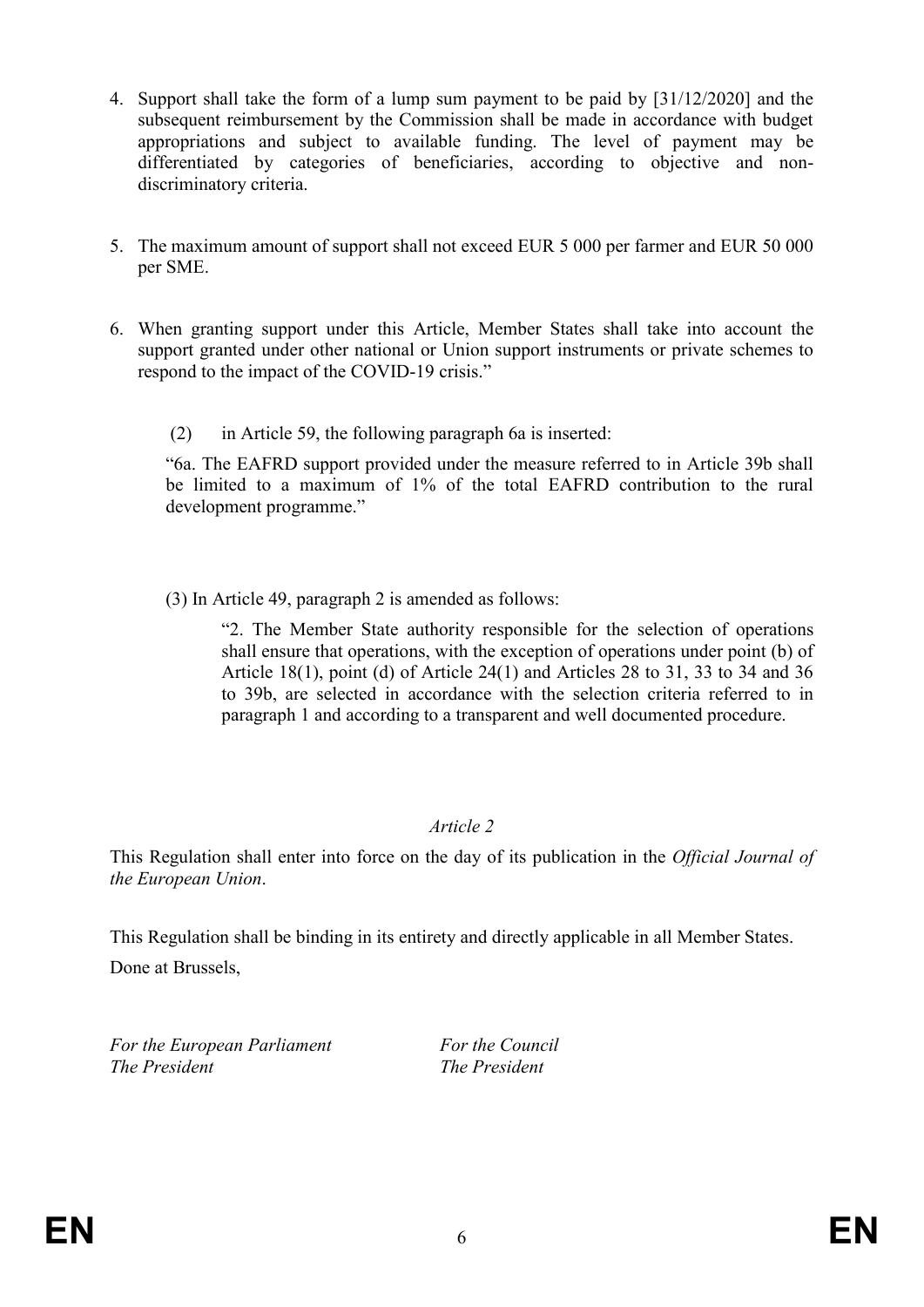#### LEGISLATIVE **FINANCIAL STATEMENT**

#### **1. FRAMEWORK OF THE PROPOSAL/INITIATIVE**

## **1.1. Title of the proposal/initiative**

Proposal for a Regulation of the European Parliament and of the Council amending Regulation (EU) No 1305/2013 as regards specific measures to provide exceptional temporary support under EAFRD in response to the COVID-19 outbreak

## **1.2. The proposal/initiative relates to:**

**a new action**

 $\square$  a new action following a pilot project/preparatory action<sup>3</sup>

**the extension of an existing action**

X **a merger or redirection of one or more actions towards another/a new action**

## **1.3. Objective(s)**

*1.3.1. General objective(s)*

Provide for a new exceptional and temporary measure to address the liquidity problems that put at risk the continuity of farming activities and of small businesses that process agricultural products

## *1.3.2. Specific objective(s)*

Specific objective No

N/A

*1.3.3. Expected result(s) and impact*

*Specify the effects which the proposal/initiative should have on the beneficiaries/groups targeted.*

N/A

## *1.3.4. Indicators of performance*

*Specify the indicators for monitoring progress and achievements.*

N/A

# **1.4. Grounds for the proposal/initiative**

*1.4.1. Requirement(s) to be met in the short or long term including a detailed timeline for roll-out of the implementation of the initiative*

N/A

*1.4.2. Added value of Union involvement (it may result from different factors, e.g. coordination gains, legal certainty, greater effectiveness or complementarities). For the purposes of this point 'added value of Union involvement' is the value resulting from Union intervention which is additional to the value that would have been otherwise created by Member States alone.*

N/A

 $\overline{a}$ 

As referred to in Article  $58(2)(a)$  or (b) of the Financial Regulation.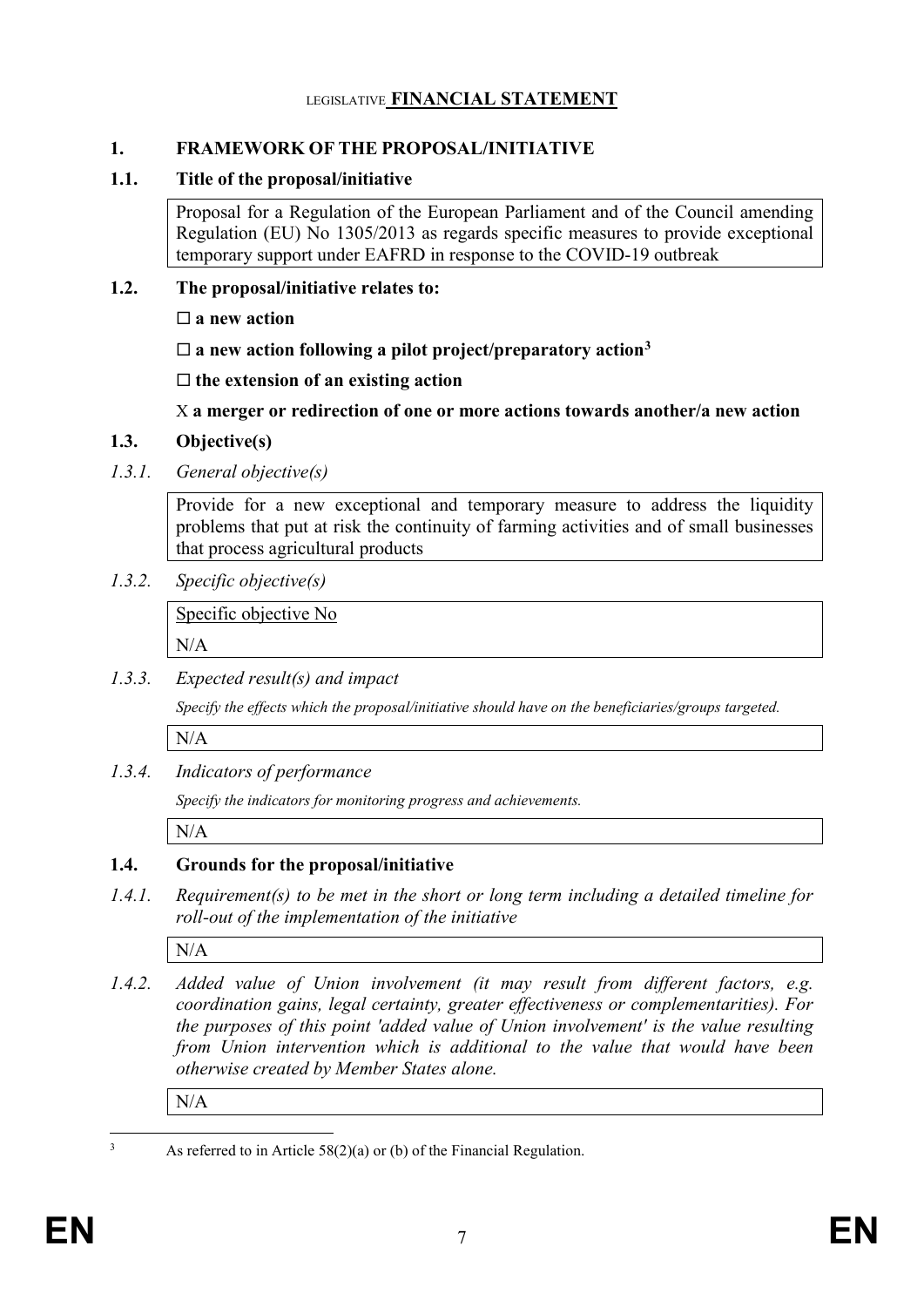*1.4.3. Lessons learned from similar experiences in the past*

N/A

*1.4.4. Compatibility with the Multiannual Financial Framework and possible synergies with other appropriate instruments*

N/A

*1.4.5. Assessment of the different available financing options, including scope for redeployment*

N/A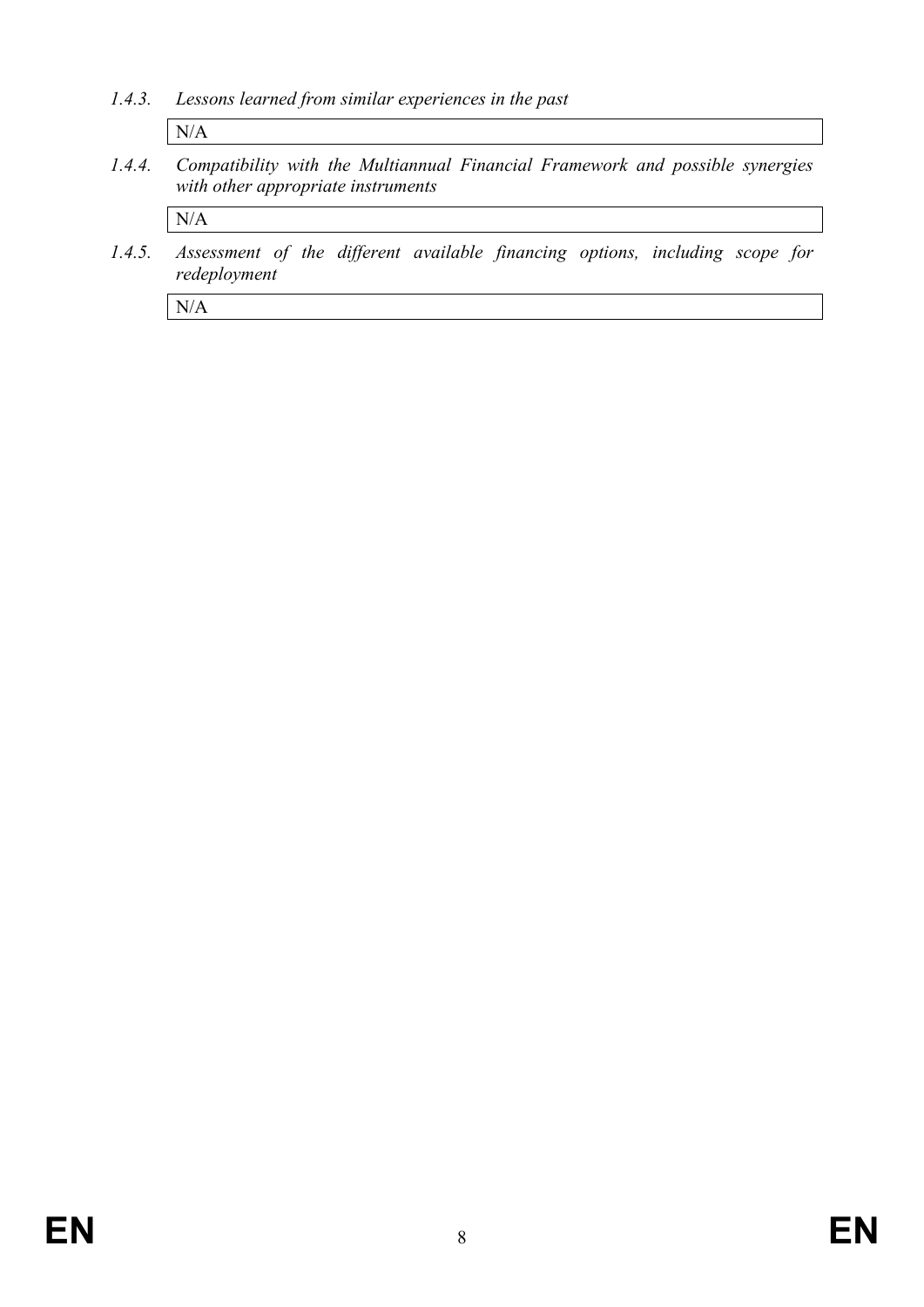# **1.5. Duration and financial impact of the proposal/initiative**

## X **limited duration**

- $\square$  in effect from [DD/MM]YYYY to [DD/MM]YYYY
- X No overall financial impact for commitment and payment appropriations.

## **unlimited duration**

- Implementation with a start-up period from YYYY to YYYY,
- followed by full-scale operation.

## **1.6. Management mode(s) planned<sup>4</sup>**

## **Direct management** by the Commission

- $\Box$  by its departments, including by its staff in the Union delegations;
- $\Box$  by the executive agencies
- X **Shared management** with the Member States

**Indirect management** by entrusting budget implementation tasks to:

- $\Box$  third countries or the bodies they have designated;
- $\Box$  international organisations and their agencies (to be specified);
- $\Box$  the EIB and the European Investment Fund;
- $\square$  bodies referred to in Articles 70 and 71 of the Financial Regulation;
- $\Box$  public law bodies;
- $\Box$  bodies governed by private law with a public service mission to the extent that they provide adequate financial guarantees;
- $\Box$  bodies governed by the private law of a Member State that are entrusted with the implementation of a public-private partnership and that provide adequate financial guarantees;
- $\Box$  persons entrusted with the implementation of specific actions in the CFSP pursuant to Title V of the TEU, and identified in the relevant basic act.
- *If more than one management mode is indicated, please provide details in the 'Comments' section.*

## Comments

This new proposal does not imply any changes in the Multiannual Financial Framework annual ceilings for commitments and payments as per Annex I of Regulation (EU) No 1311/2013. The annual breakdown of commitment appropriations for the European Agricultural Fund for Rural Development remains unchanged.

Overall, this measure does not imply the need for extra payment appropriations. The 2021 payment appropriations needed to finance this measure will be offset by lower payment needs in subsequent years.

 $\overline{A}$ Details of management modes and references to the Financial Regulation may be found on the BudgWeb site: <https://myintracomm.ec.europa.eu/budgweb/EN/man/budgmanag/Pages/budgmanag.aspx>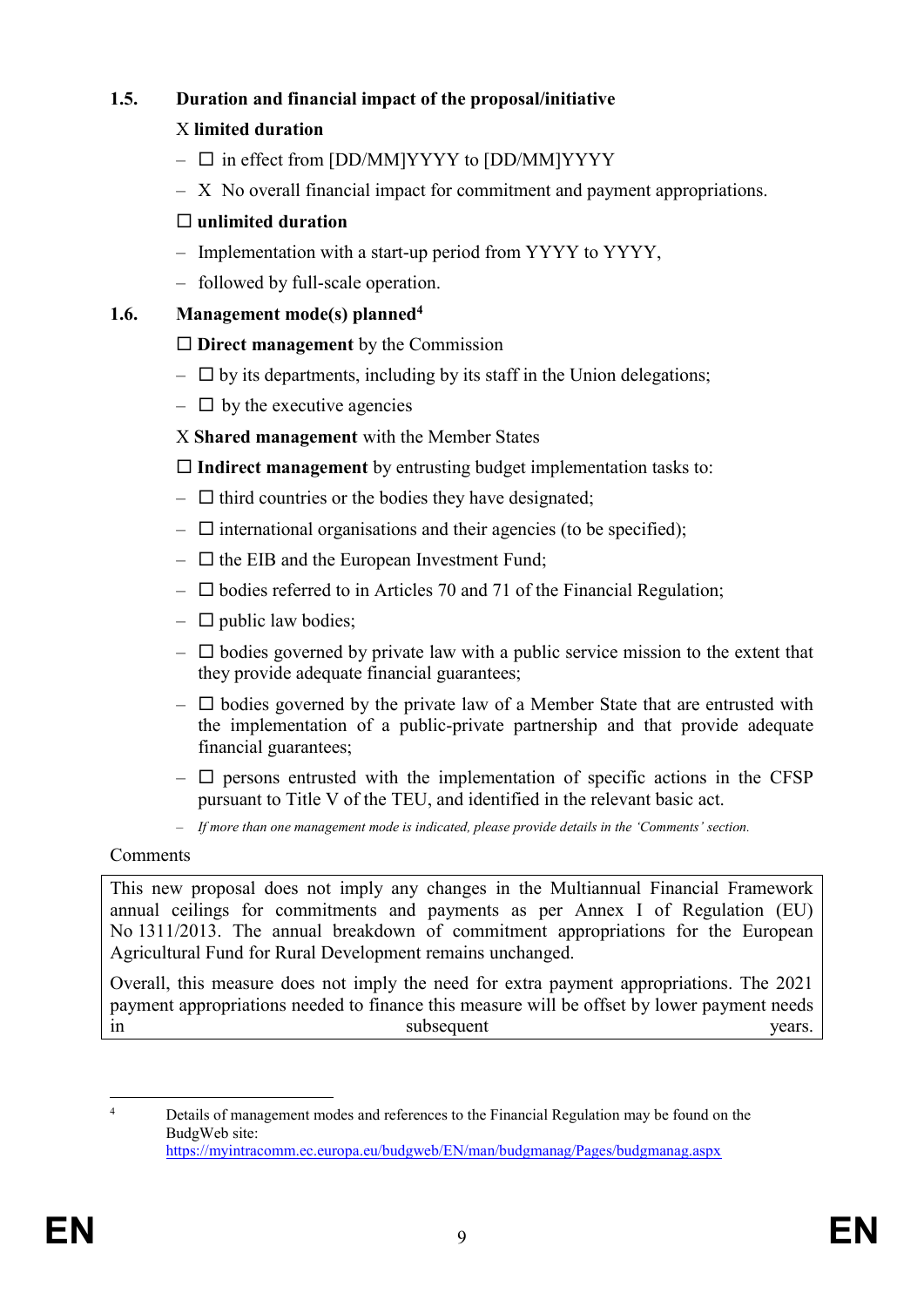#### **2. MANAGEMENT MEASURES**

#### **2.1. Monitoring and reporting rules**

*Specify frequency and conditions.*

N/A

#### **2.2. Management and control system(s)**

*2.2.1. Justification of the management mode(s), the funding implementation mechanism(s), the payment modalities and the control strategy proposed*

N/A

*2.2.2. Information concerning the risks identified and the internal control system(s) set up to mitigate them*

N/A

*2.2.3. Estimation and justification of the cost-effectiveness of the controls (ratio of "control costs ÷ value of the related funds managed"), and assessment of the expected levels of risk of error (at payment & at closure)* 

N/A

#### **2.3. Measures to prevent fraud and irregularities**

*Specify existing or envisaged prevention and protection measures, e.g. from the Anti-Fraud Strategy.*

N/A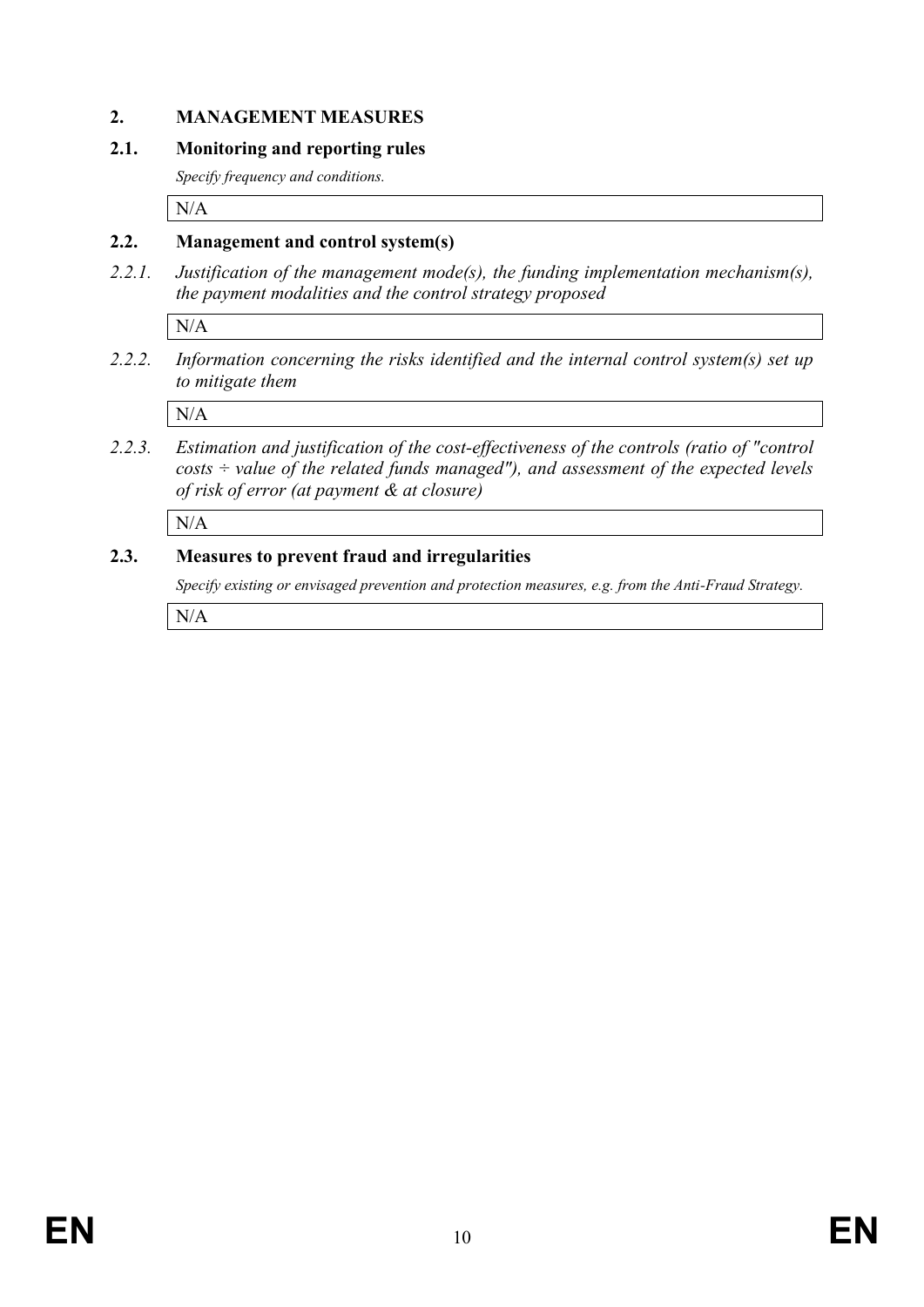#### **3. ESTIMATED FINANCIAL IMPACT OF THE PROPOSAL/INITIATIVE**

#### **3.1. Heading(s) of the multiannual financial framework and expenditure budget line(s) affected**

• Existing budget lines

*In order of multiannual financial framework headings and budget lines.*

| Heading of                            | Budget line | Type of<br>expenditure          |                                               |                                             | Contribution            |                                                                                  |
|---------------------------------------|-------------|---------------------------------|-----------------------------------------------|---------------------------------------------|-------------------------|----------------------------------------------------------------------------------|
| multiannual<br>financial<br>framework | Number      | Diff./Non-<br>diff <sup>5</sup> | from<br><b>EFTA</b><br>countries <sup>6</sup> | from<br>candidate<br>countries <sup>7</sup> | from third<br>countries | within the<br>meaning of<br>Article $21(2)(b)$ of<br>the Financial<br>Regulation |
|                                       | 05.0460018  | Diff.                           | N <sub>O</sub>                                | NO                                          | NO                      | NO                                                                               |

#### • New budget lines requested

*In order of multiannual financial framework headings and budget lines.*

| Heading of                            | Budget line   | Type of<br>expenditure | Contribution                     |                                |                         |                                                                                  |  |  |  |  |
|---------------------------------------|---------------|------------------------|----------------------------------|--------------------------------|-------------------------|----------------------------------------------------------------------------------|--|--|--|--|
| multiannual<br>financial<br>framework | Number<br>N/A | Diff./Non-<br>diff.    | from<br><b>EFTA</b><br>countries | from<br>candidate<br>countries | from third<br>countries | within the<br>meaning of<br>Article $21(2)(b)$ of<br>the Financial<br>Regulation |  |  |  |  |
|                                       |               |                        | YES/NO                           | YES/NO                         | YES/NO                  | YES/NO                                                                           |  |  |  |  |

 $\overline{\mathbf{5}}$  $5$  Diff. = Differentiated appropriations / Non-diff. = Non-differentiated appropriations.<br> $6$  EETA: European Free Trade Association

 $^{6}$  EFTA: European Free Trade Association.

 $\frac{7}{8}$  Candidate countries and, where applicable, potential candidates from the Western Balkans.<br>Budget line 08.0301 as from budget year 2021

<sup>8</sup> Budget line 08.0301 as from budget year 2021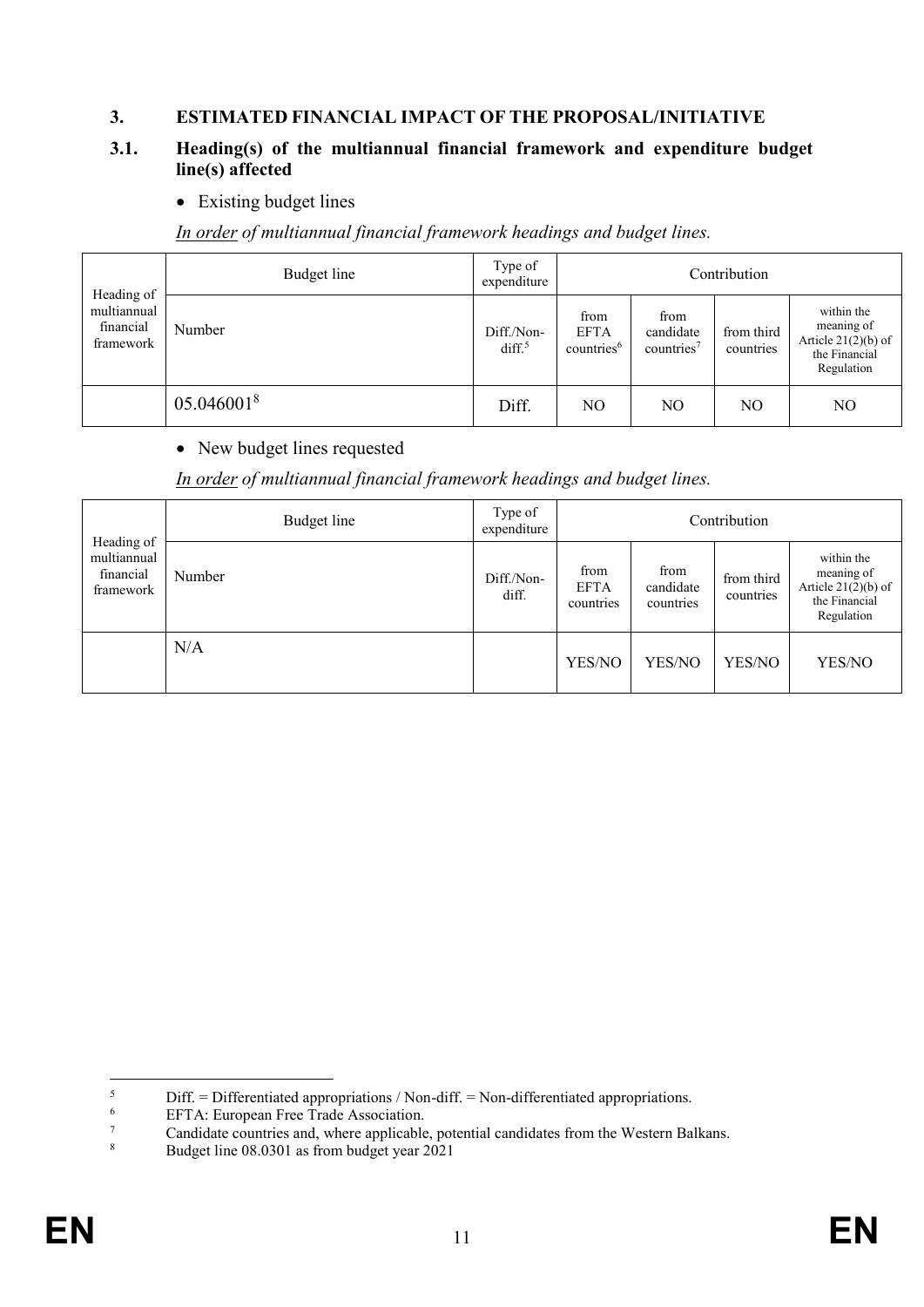#### **3.2. Estimated financial impact of the proposal on appropriations**

- *3.2.1. Summary of estimated impact on operational appropriations* 
	- $\overline{\phantom{a}}$  The proposal/initiative does not require the use of operational appropriations
	- X The proposal/initiative requires the use of operational appropriations, as explained below:

EUR million (to three decimal places)

| Heading of multiannual financial<br>tramework | . .<br>Number | natural<br>resources<br>Sustainable<br>.1rowth: |
|-----------------------------------------------|---------------|-------------------------------------------------|
|-----------------------------------------------|---------------|-------------------------------------------------|

*There is no impact on commitment appropriations. As this modification will be financed through amendments of Member States' rural development programmes within the agreed envelopes, no extra payment appropriations will be needed overall, with any payments for this measure to be compensated by lower payments on other rural development measures.* 

*It is assumed that the proposal has no impact on EAFRD payment appropriations for the 2020 budget. Taking into account time needed for Member States to implement this new measure, it is anticipated that the related expenditure will be declared in the fourth quarter of 2020, thereby impacting budget 2021. The corresponding impact on payment appropriations, estimated at around EUR 650 million, will be accommodated within the level of payment appropriations to be requested for the Draft Budget 2021 and will be offset by a corresponding decrease in payment needs in subsequent years, as estimated below.* 

| DG AGRI                                                                                         |             |      | Year<br>2020 | Year<br>2021 | Year<br>2022 | Year<br>2023 | Enter as many years as<br>necessary to show the duration<br>of the impact (see point 1.6) | <b>TOTAL</b> |  |
|-------------------------------------------------------------------------------------------------|-------------|------|--------------|--------------|--------------|--------------|-------------------------------------------------------------------------------------------|--------------|--|
| • Operational appropriations                                                                    |             |      |              |              |              |              |                                                                                           |              |  |
|                                                                                                 | Commitments | (1a) | $^{(1)}$     |              |              |              |                                                                                           |              |  |
| 05.046001                                                                                       | Payments    | (2a) |              | $+650$       | $-325$       | $-325$       |                                                                                           |              |  |
| Appropriations of an administrative nature financed from the<br>envelope of specific programmes |             |      |              |              |              |              |                                                                                           |              |  |
| N/A                                                                                             |             | (3)  |              |              |              |              |                                                                                           |              |  |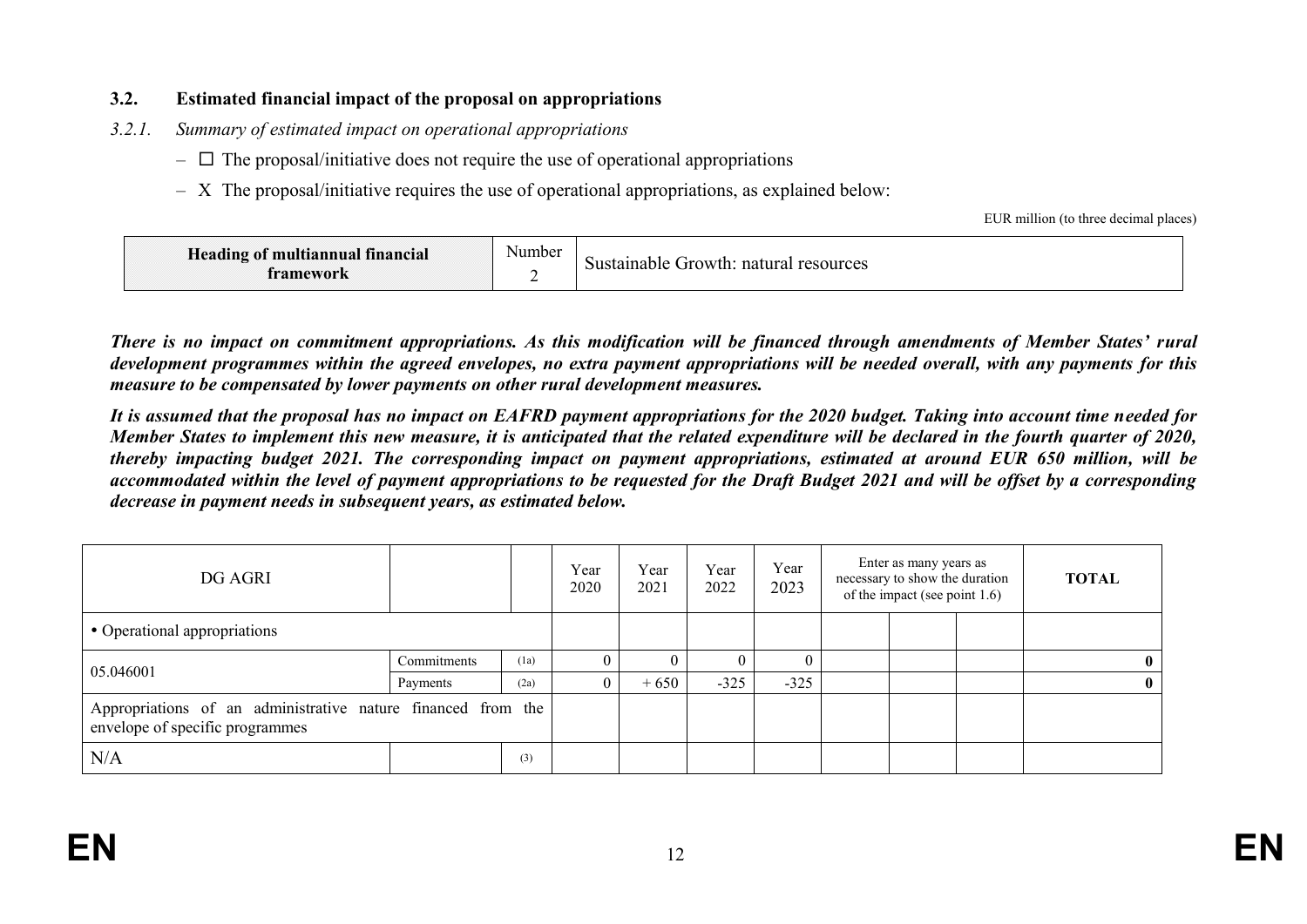| <b>TOTAL appropriations</b><br>for DG AGRI | Commitments | $=1a+1b$<br>$+4$ | 0 |        |        | 0      |  | $\mathbf{0}$ |
|--------------------------------------------|-------------|------------------|---|--------|--------|--------|--|--------------|
|                                            | Payments    | $=2a+2b$<br>$+1$ | 0 | $+650$ | $-325$ | $-325$ |  | $\mathbf{0}$ |

|                                                                                                            | Commitments | (4)     | 0              |        |        | 0      |  |  |
|------------------------------------------------------------------------------------------------------------|-------------|---------|----------------|--------|--------|--------|--|--|
| • TOTAL operational appropriations                                                                         | Payments    | (5)     | $\theta$       | $+650$ | $-325$ | $-325$ |  |  |
| · TOTAL appropriations of an administrative nature  <br>financed from the envelope for specific programmes | (6)         |         |                |        |        |        |  |  |
| <b>TOTAL appropriations</b>                                                                                | Commitments | $=4+6$  | $\overline{0}$ |        |        | 0      |  |  |
| under HEADING 2<br>of the multiannual financial framework                                                  | Payments    | $=$ 5+6 | $\overline{0}$ | $+650$ | $-325$ | $-325$ |  |  |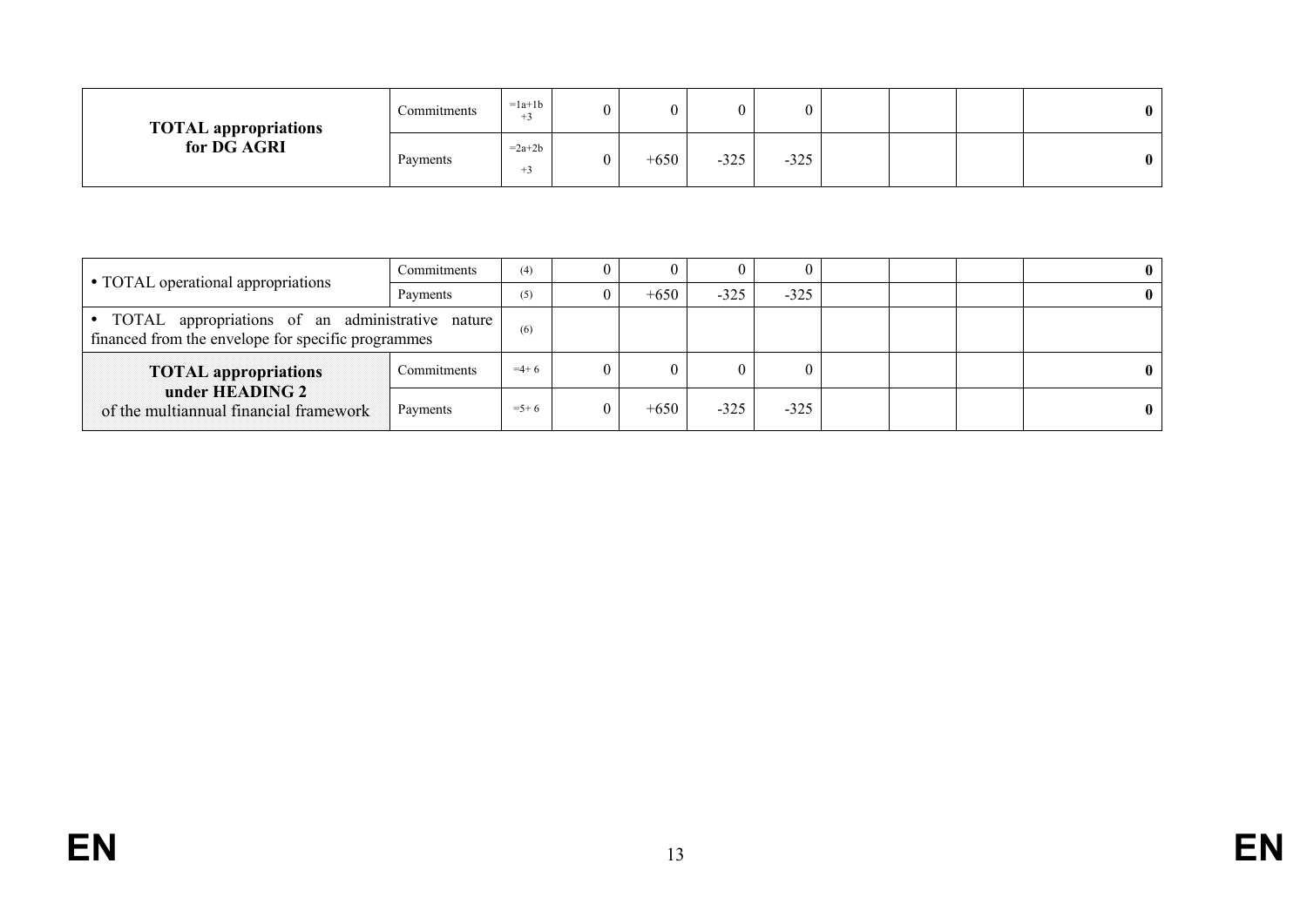| <b>CONTRACTOR</b><br>Heading of multiannual financial<br>tramework |  | expenditure<br>Administrative |
|--------------------------------------------------------------------|--|-------------------------------|
|--------------------------------------------------------------------|--|-------------------------------|

This section should be filled in using the 'budget data of an administrative nature' to be firstly introduced in the **Annex to the Legislative** [Financial Statement](https://myintracomm.ec.europa.eu/budgweb/EN/leg/internal/Documents/2016-5-legislative-financial-statement-ann-en.docx) (Annex V to the internal rules), which is uploaded to DECIDE for interservice consultation purposes.

EUR million (to three decimal places)

|                                            |  | Year<br>N | Year<br>$N+1$ | Year<br>$N+2$ | Year<br>$N+3$ | Enter as many years as<br>necessary to show the duration<br>of the impact (see point 1.6) | <b>TOTAL</b> |
|--------------------------------------------|--|-----------|---------------|---------------|---------------|-------------------------------------------------------------------------------------------|--------------|
| $DG: \leq$ >                               |  |           |               |               |               |                                                                                           |              |
| • Human resources                          |  |           |               |               |               |                                                                                           |              |
| • Other administrative expenditure         |  |           |               |               |               |                                                                                           |              |
| <b>TOTAL DG &lt;&gt;</b><br>Appropriations |  |           |               |               |               |                                                                                           |              |

| <b>TOTAL</b> appropriations<br>under HEADING 5<br>of the multiannual financial framework | Total<br>commitments<br>$=$<br>Total payments) |  |  |  |  |  |  |  |
|------------------------------------------------------------------------------------------|------------------------------------------------|--|--|--|--|--|--|--|
|------------------------------------------------------------------------------------------|------------------------------------------------|--|--|--|--|--|--|--|

EUR million (to three decimal places)

|                                                                 |             | Year<br>2020 | Year<br>2021 | Year<br>2022 | Year<br>2023 | Enter as many years as<br>necessary to show the duration<br>of the impact (see point $1.6$ ) | <b>TOTAL</b> |
|-----------------------------------------------------------------|-------------|--------------|--------------|--------------|--------------|----------------------------------------------------------------------------------------------|--------------|
| <b>TOTAL appropriations</b>                                     | Commitments |              |              |              | 0            |                                                                                              |              |
| under HEADINGS 1 to 5<br>of the multiannual financial framework | Payments    |              | $+650$       | $-325$       | $-325$       |                                                                                              |              |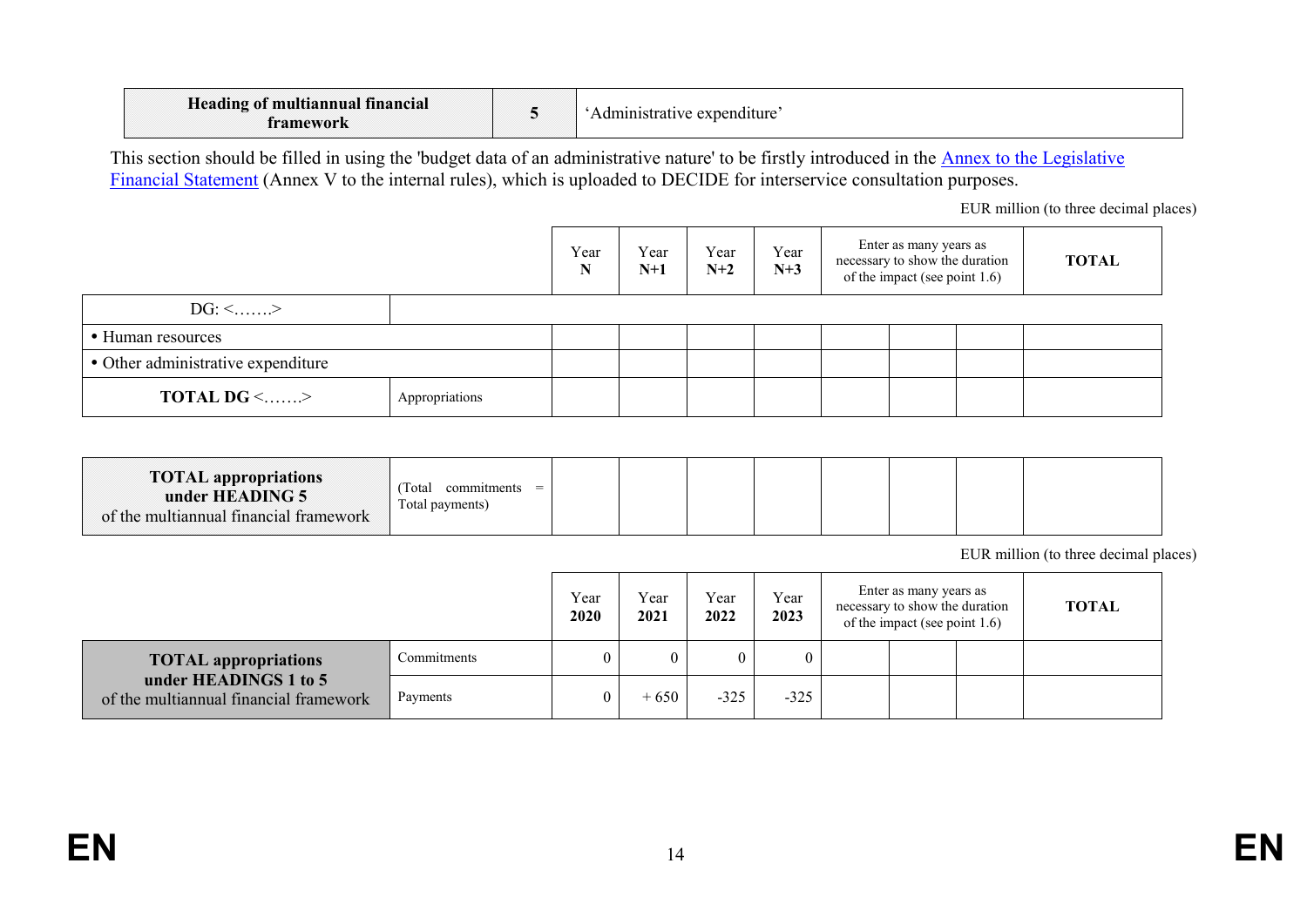| Indicate                              |                                      |                     |                               | Year<br>${\bf N}$ |                                    | Year<br>$N+1$ |           | Year<br>$N+2$ | Year<br>$N+3$                      |      |              |      |                           | Enter as many years as necessary to show the<br>duration of the impact (see point 1.6) |                                    |      |             | <b>TOTAL</b>  |
|---------------------------------------|--------------------------------------|---------------------|-------------------------------|-------------------|------------------------------------|---------------|-----------|---------------|------------------------------------|------|--------------|------|---------------------------|----------------------------------------------------------------------------------------|------------------------------------|------|-------------|---------------|
| objectives and<br>outputs             |                                      |                     |                               |                   |                                    |               |           |               | <b>OUTPUTS</b>                     |      |              |      |                           |                                                                                        |                                    |      |             |               |
| $\mathbb U$                           | Type <sup>9</sup>                    | Avera<br>ge<br>cost | $\rm \stackrel{\circ}{\rm X}$ | Cost              | $\rm \stackrel{\circ}{\mathbf{Z}}$ | Cost          | $\gtrsim$ | Cost          | $\rm \stackrel{\circ}{\mathbf{Z}}$ | Cost | $\mathsf{S}$ | Cost | $\mathsf{S}^{\mathsf{o}}$ | Cost                                                                                   | $\rm \stackrel{\circ}{\mathbf{Z}}$ | Cost | Total<br>No | Total<br>cost |
| SPECIFIC OBJECTIVE No 1 <sup>10</sup> |                                      |                     |                               |                   |                                    |               |           |               |                                    |      |              |      |                           |                                                                                        |                                    |      |             |               |
| 0 Output                              |                                      |                     |                               |                   |                                    |               |           |               |                                    |      |              |      |                           |                                                                                        |                                    |      |             |               |
| 0 Output                              |                                      |                     |                               |                   |                                    |               |           |               |                                    |      |              |      |                           |                                                                                        |                                    |      |             |               |
| 0 Output                              |                                      |                     |                               |                   |                                    |               |           |               |                                    |      |              |      |                           |                                                                                        |                                    |      |             |               |
| Subtotal for specific objective No 1  |                                      |                     |                               |                   |                                    |               |           |               |                                    |      |              |      |                           |                                                                                        |                                    |      |             |               |
| SPECIFIC OBJECTIVE No 2               |                                      |                     |                               |                   |                                    |               |           |               |                                    |      |              |      |                           |                                                                                        |                                    |      |             |               |
| 0 Output                              |                                      |                     |                               |                   |                                    |               |           |               |                                    |      |              |      |                           |                                                                                        |                                    |      |             |               |
|                                       | Subtotal for specific objective No 2 |                     |                               |                   |                                    |               |           |               |                                    |      |              |      |                           |                                                                                        |                                    |      |             |               |
|                                       | <b>TOTALS</b>                        |                     |                               |                   |                                    |               |           |               |                                    |      |              |      |                           |                                                                                        |                                    |      |             |               |

#### *3.2.2. Estimated output funded with operational appropriations*

Commitment appropriations in EUR million (to three decimal places)

 $\overline{9}$ Outputs are products and services to be supplied (e.g.: number of student exchanges financed, number of km of roads built, etc.).

<sup>&</sup>lt;sup>10</sup> As described in point 1.4.2. 'Specific objective(s)...'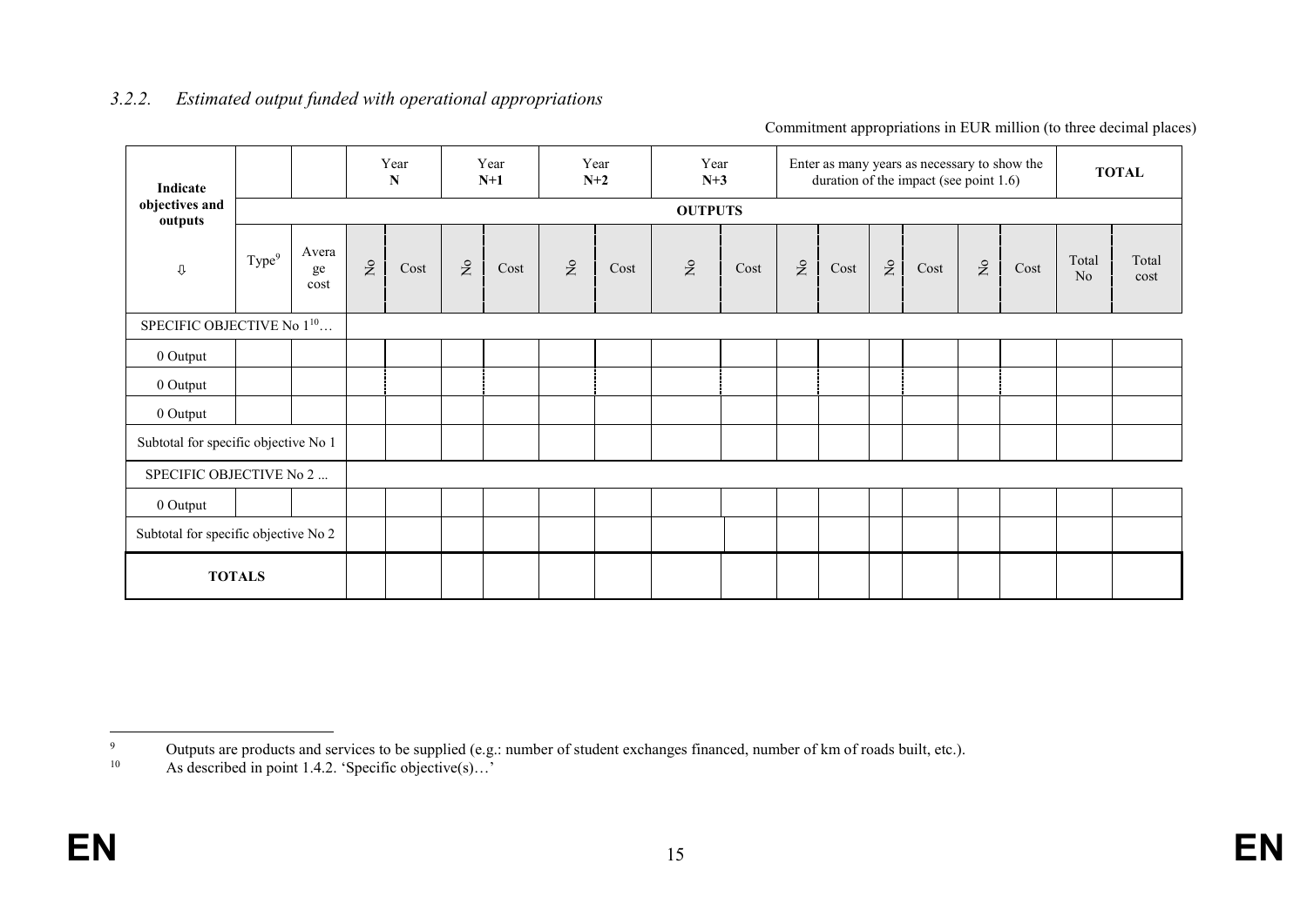#### *3.2.3. Summary of estimated impact on administrative appropriations*

- X The proposal/initiative does not require the use of appropriations of an administrative nature
- $\Box$  The proposal/initiative requires the use of appropriations of an administrative nature, as explained below:

EUR million (to three decimal places)

| Year<br>$\mathbf{N}$ $^{11}$ | Year<br>$N+1$ | Year<br>$N+2$ | Year<br>$N+3$ | Enter as many years as necessary to show the<br>duration of the impact (see point 1.6) |  |  | <b>TOTAL</b> |
|------------------------------|---------------|---------------|---------------|----------------------------------------------------------------------------------------|--|--|--------------|
|                              |               |               |               |                                                                                        |  |  |              |
|                              |               |               |               |                                                                                        |  |  |              |
|                              |               |               |               |                                                                                        |  |  |              |
|                              |               |               |               |                                                                                        |  |  |              |
|                              |               |               |               |                                                                                        |  |  |              |
|                              |               |               |               |                                                                                        |  |  |              |
|                              |               |               |               |                                                                                        |  |  |              |
|                              |               |               |               |                                                                                        |  |  |              |
|                              |               |               |               |                                                                                        |  |  |              |
|                              |               |               |               |                                                                                        |  |  |              |
|                              |               |               |               |                                                                                        |  |  |              |

| <b>TOTAL</b> |  |  |  |  |
|--------------|--|--|--|--|
|              |  |  |  |  |

The appropriations required for human resources and other expenditure of an administrative nature will be met by appropriations from the DG that are already assigned to management of the action and/or have been redeployed within the DG, together if necessary with any additional allocation which may be granted to the managing DG under the annual allocation procedure and in the light of budgetary constraints.

 $11\,$ Year N is the year in which implementation of the proposal/initiative starts. Please replace "N" by the expected first year of implementation (for instance: 2021). The same for the following years.

<sup>&</sup>lt;sup>12</sup> Technical and/or administrative assistance and expenditure in support of the implementation of EU programmes and/or actions (former 'BA' lines), indirect research, direct research.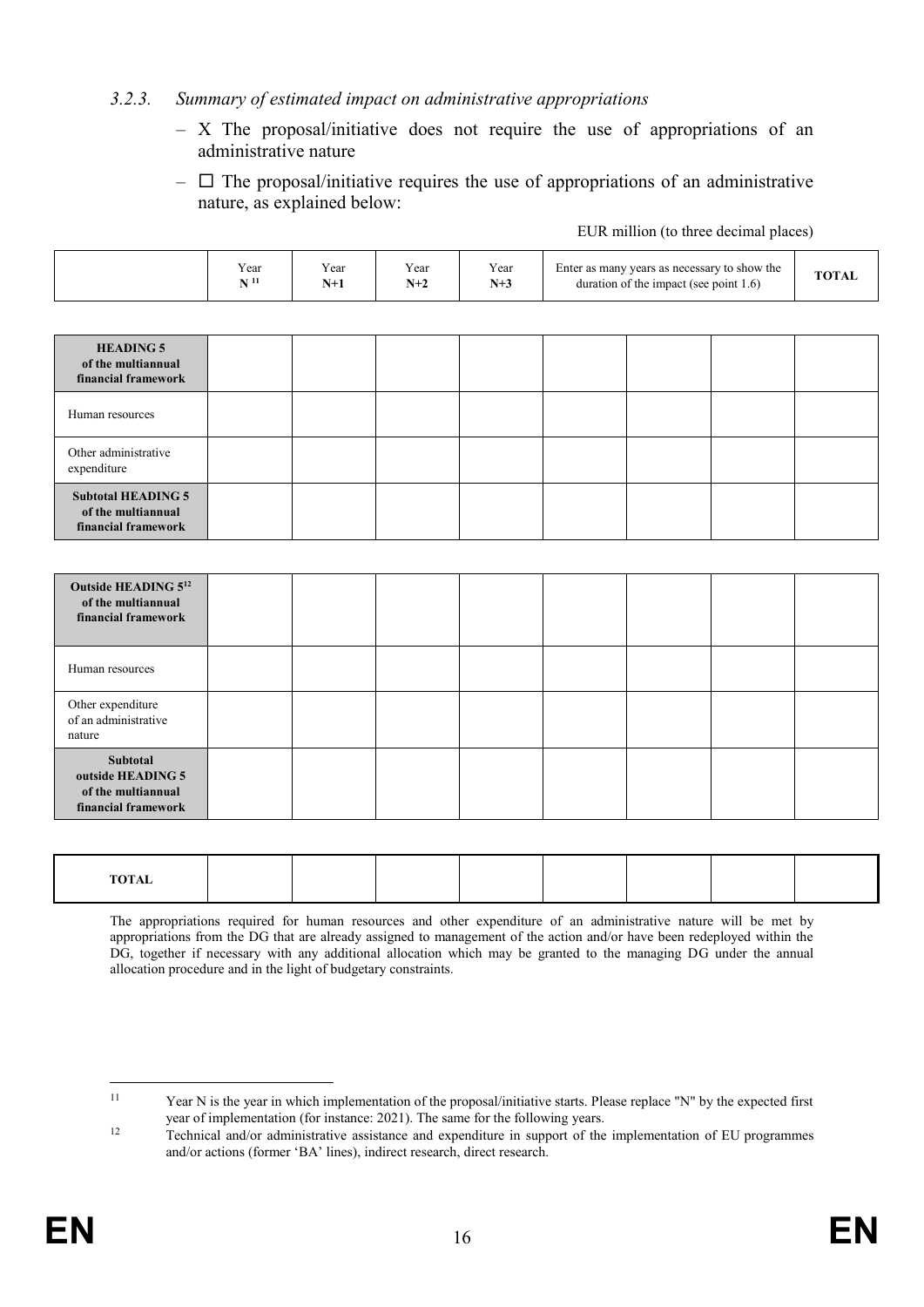#### 3.2.3.1. Estimated requirements of human resources

- X The proposal/initiative does not require the use of human resources.
- $\Box$  The proposal/initiative requires the use of human resources, as explained below:

|                                                                       |                   | Year<br>N | Year<br>$N+1$ | Year<br>$N+2$ | Year<br>$N+3$ | Enter as many years as<br>necessary to show the duration<br>of the impact (see point 1.6) |  |  |
|-----------------------------------------------------------------------|-------------------|-----------|---------------|---------------|---------------|-------------------------------------------------------------------------------------------|--|--|
| • Establishment plan posts (officials and temporary staff)            |                   |           |               |               |               |                                                                                           |  |  |
| XX 01 01 01 (Headquarters and Commission's Representation<br>Offices) |                   |           |               |               |               |                                                                                           |  |  |
| $XX$ 01 01 02 (Delegations)                                           |                   |           |               |               |               |                                                                                           |  |  |
| $XX$ 01 05 01/11/21 (Indirect research)                               |                   |           |               |               |               |                                                                                           |  |  |
| 10 01 05 01/11 (Direct research)                                      |                   |           |               |               |               |                                                                                           |  |  |
| • External staff (in Full Time Equivalent unit: FTE) <sup>13</sup>    |                   |           |               |               |               |                                                                                           |  |  |
| XX 01 02 01 (AC, END, INT from the 'global envelope')                 |                   |           |               |               |               |                                                                                           |  |  |
| XX 01 02 02 (AC, AL, END, INT and JPD in the delegations)             |                   |           |               |               |               |                                                                                           |  |  |
| XX 01 04 yy <sup>14</sup>                                             | 0 at Headquarters |           |               |               |               |                                                                                           |  |  |
|                                                                       | 0 in Delegations  |           |               |               |               |                                                                                           |  |  |
| XX 01 05 02/12/22 (AC, END, INT 0 Indirect research)                  |                   |           |               |               |               |                                                                                           |  |  |
| 10 01 05 02/12 (AC, END, INT 0 Direct research)                       |                   |           |               |               |               |                                                                                           |  |  |
| Other budget lines (specify)                                          |                   |           |               |               |               |                                                                                           |  |  |
| <b>TOTAL</b>                                                          |                   |           |               |               |               |                                                                                           |  |  |

#### *Estimate to be expressed in full time equivalent units*

**XX** is the policy area or budget title concerned.

The human resources required will be met by staff from the DG who are already assigned to management of the action and/or have been redeployed within the DG, together if necessary with any additional allocation which may be granted to the managing DG under the annual allocation procedure and in the light of budgetary constraints.

Description of tasks to be carried out:

| Officials and temporary staff |  |
|-------------------------------|--|
| External staff                |  |

 $13$ AC= Contract Staff; AL = Local Staff; END= Seconded National Expert; INT = agency staff; JPD= Junior Professionals in Delegations.

<sup>&</sup>lt;sup>14</sup> Sub-ceiling for external staff covered by operational appropriations (former 'BA' lines).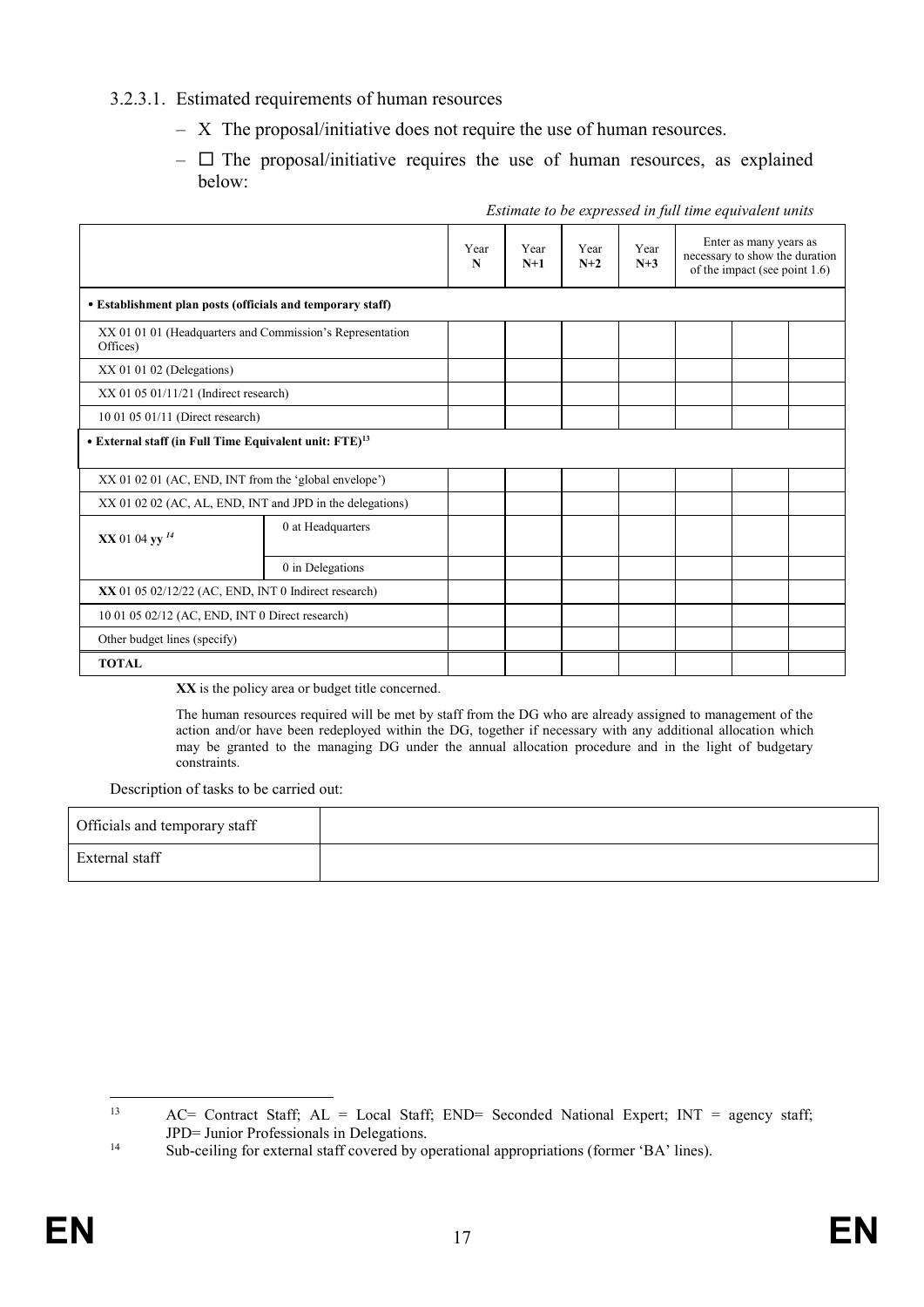## *3.2.4. Compatibility with the current multiannual financial framework*

The proposal/initiative:

– X can be fully financed through redeployment within the relevant heading of the Multiannual Financial Framework (MFF).

Explain what reprogramming is required, specifying the budget lines concerned and the corresponding amounts. Please provide an excel table in the case of major reprogramming.

 $\Box$  requires use of the unallocated margin under the relevant heading of the MFF and/or use of the special instruments as defined in the MFF Regulation.

Explain what is required, specifying the headings and budget lines concerned, the corresponding amounts, and the instruments proposed to be used.

 $\Box$  requires a revision of the MFF.

Explain what is required, specifying the headings and budget lines concerned and the corresponding amounts.

*3.2.5. Third0party contributions* 

The proposal/initiative:

- $\Box$  does not provide for co0financing by third parties
- $\Box$  provides for the co0financing by third parties estimated below:

Appropriations in EUR million (to three decimal places)

|                                     | Year<br>$N^{15}$ | Year<br>$N+1$ | Year<br>$N+2$ | Year<br>$N+3$ | Enter as many years as necessary<br>to show the duration of the<br>impact (see point $1.6$ ) |  |  | Total |
|-------------------------------------|------------------|---------------|---------------|---------------|----------------------------------------------------------------------------------------------|--|--|-------|
| Specify the co0financing<br>body    |                  |               |               |               |                                                                                              |  |  |       |
| TOTAL appropriations<br>co0financed |                  |               |               |               |                                                                                              |  |  |       |

 $15$ 

Year N is the year in which implementation of the proposal/initiative starts. Please replace "N" by the expected first year of implementation (for instance: 2021). The same for the following years.